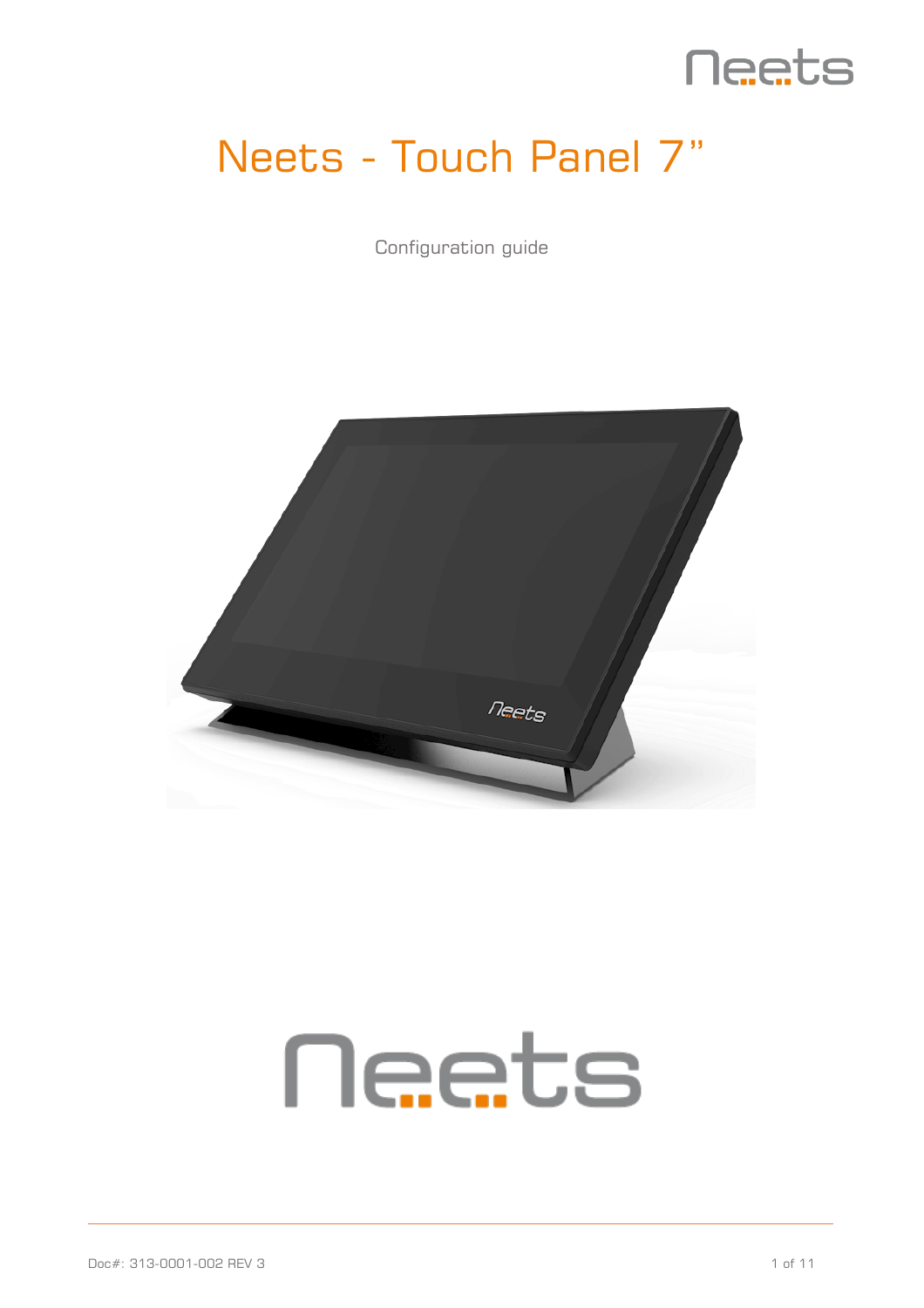# <u>Neets</u>

## Foreword

<span id="page-1-0"></span>This document describes how to configure and operate the Neets – Touch Panel 7"

COPYRIGHT - All information contained in this manual is the intellectual property and copyrighted material of Neets. All rights are reserved. You may not allow any third party access to content, information or data in this manual without Neets' express written consent.

CHANGES - Neets reserve the right to change the specification and functions of this product without prior notice.

Questions, AFTER reading this manual, can be addressed to your local distributor or:

Neets A/S Langballe 4 8700 Horsens Denmark

by E-Mail: [Support@Neets.dk](mailto:Support@Neets.dk) or you may use our contact form at www.neets.dk

## Revision list

<span id="page-1-1"></span>This document has the following revision changes:

| Author: Date    | Description                                 | Pages | Rev              |
|-----------------|---------------------------------------------|-------|------------------|
| SVL, 05-04-2017 | First version                               |       | REV 0            |
| MLL, 14-06-2018 | Changes in Application<br>upgrade procedure | 11    | REV 1            |
| DB, 07-08-2018  | 7" added to product<br>name                 | AlI   | REV <sub>2</sub> |
| SVL, 07-08-2017 | Change upgrade text                         | 11    | REV <sub>3</sub> |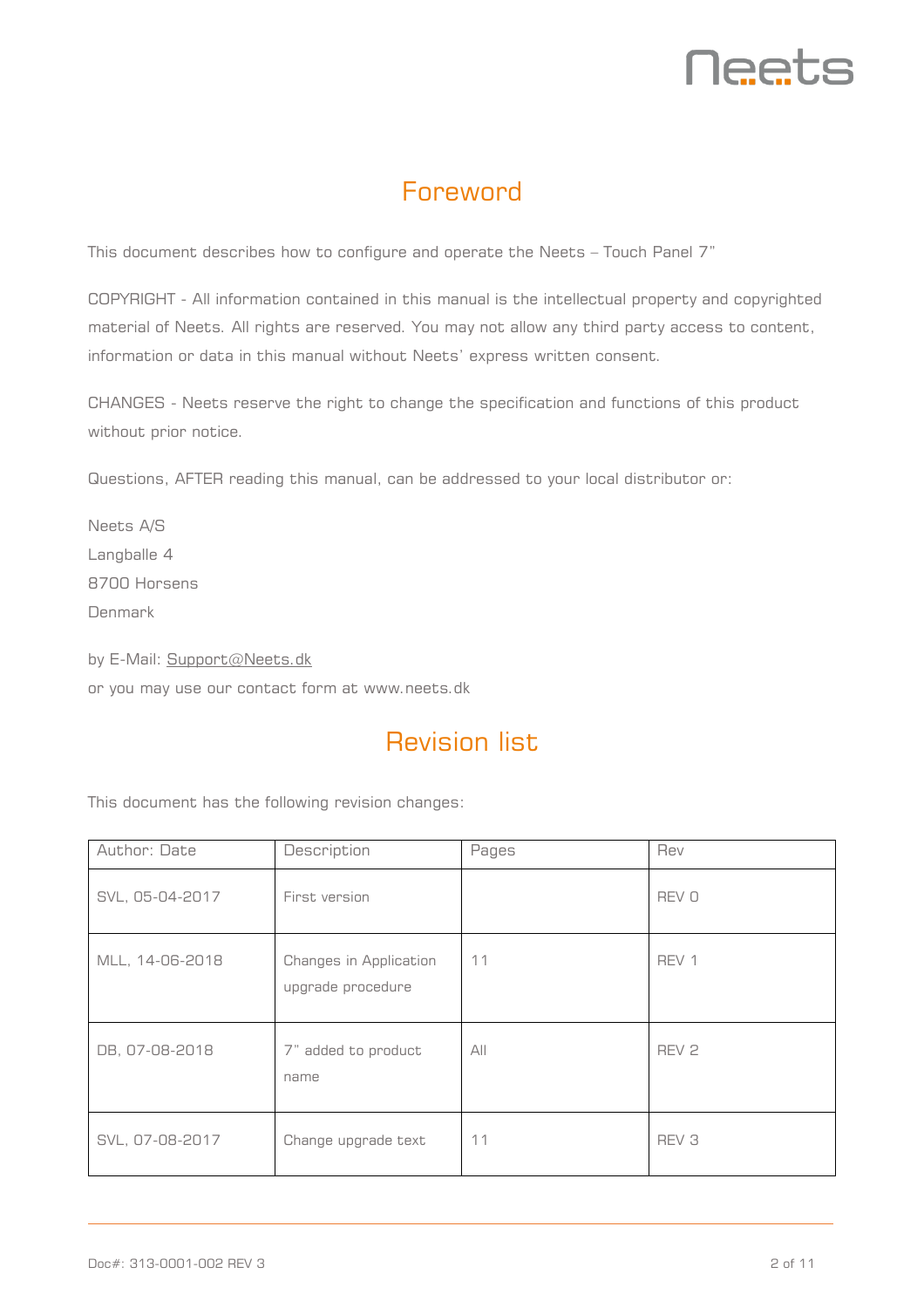# **Neets**

<span id="page-2-0"></span>

| Contents |
|----------|
|          |
|          |
|          |
|          |
|          |
|          |
|          |
|          |
|          |
|          |
|          |
|          |
|          |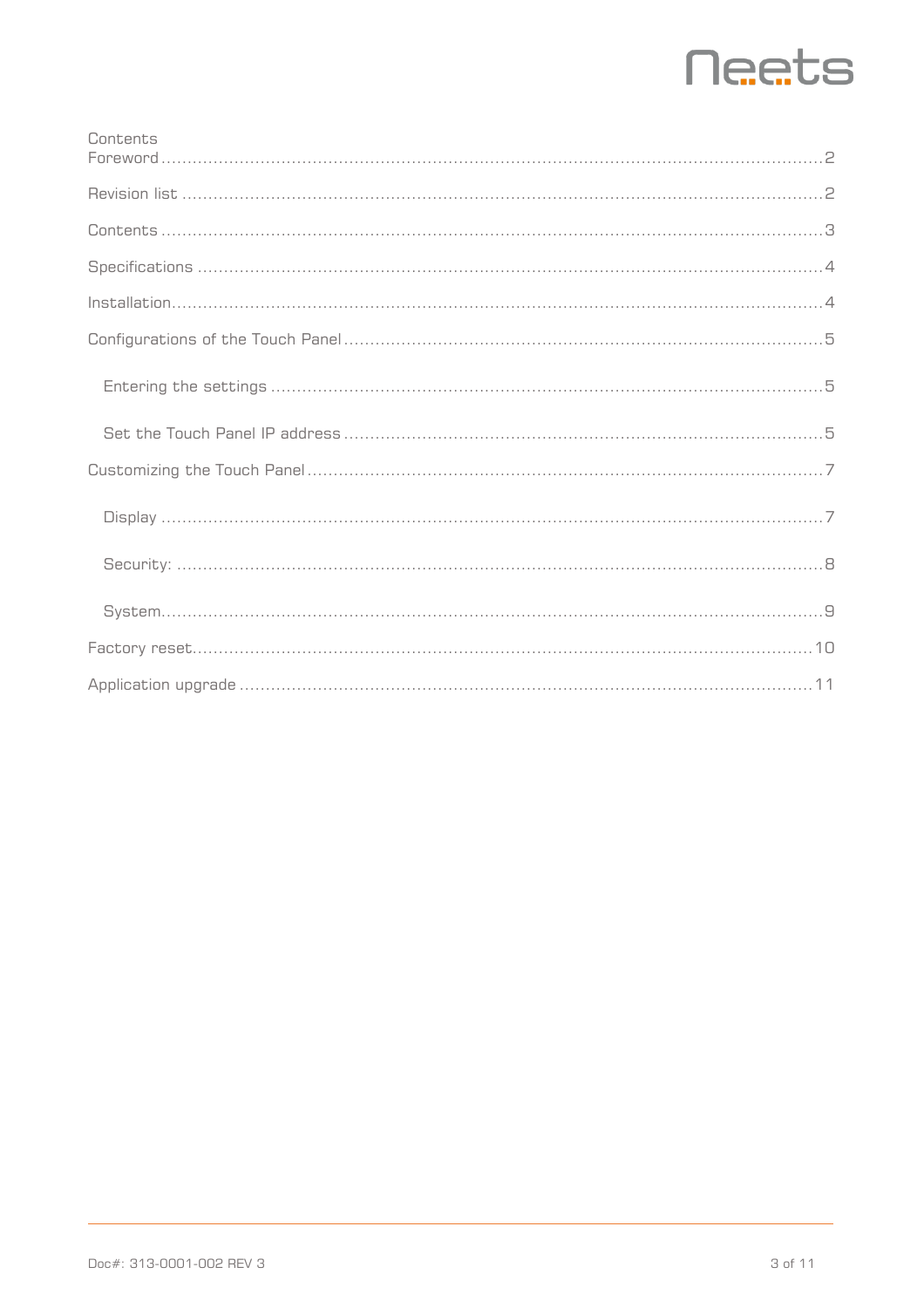

## **Specifications**

<span id="page-3-0"></span>Please visit the Neets - Touch Panel 7" section at neets.dk for detailed specifications.

## Installation

<span id="page-3-1"></span>The Neets – Touch Panel 7" is designed to be easily installed on the wall or it can be placed on a desk free standing using the Neets – Table Stand design to fit the Touch Panel.

When you receive the Touch Panel an "Installation Guide" will be included. The Installation Guide is also available at neets.dk under the Touch Panel 7" section.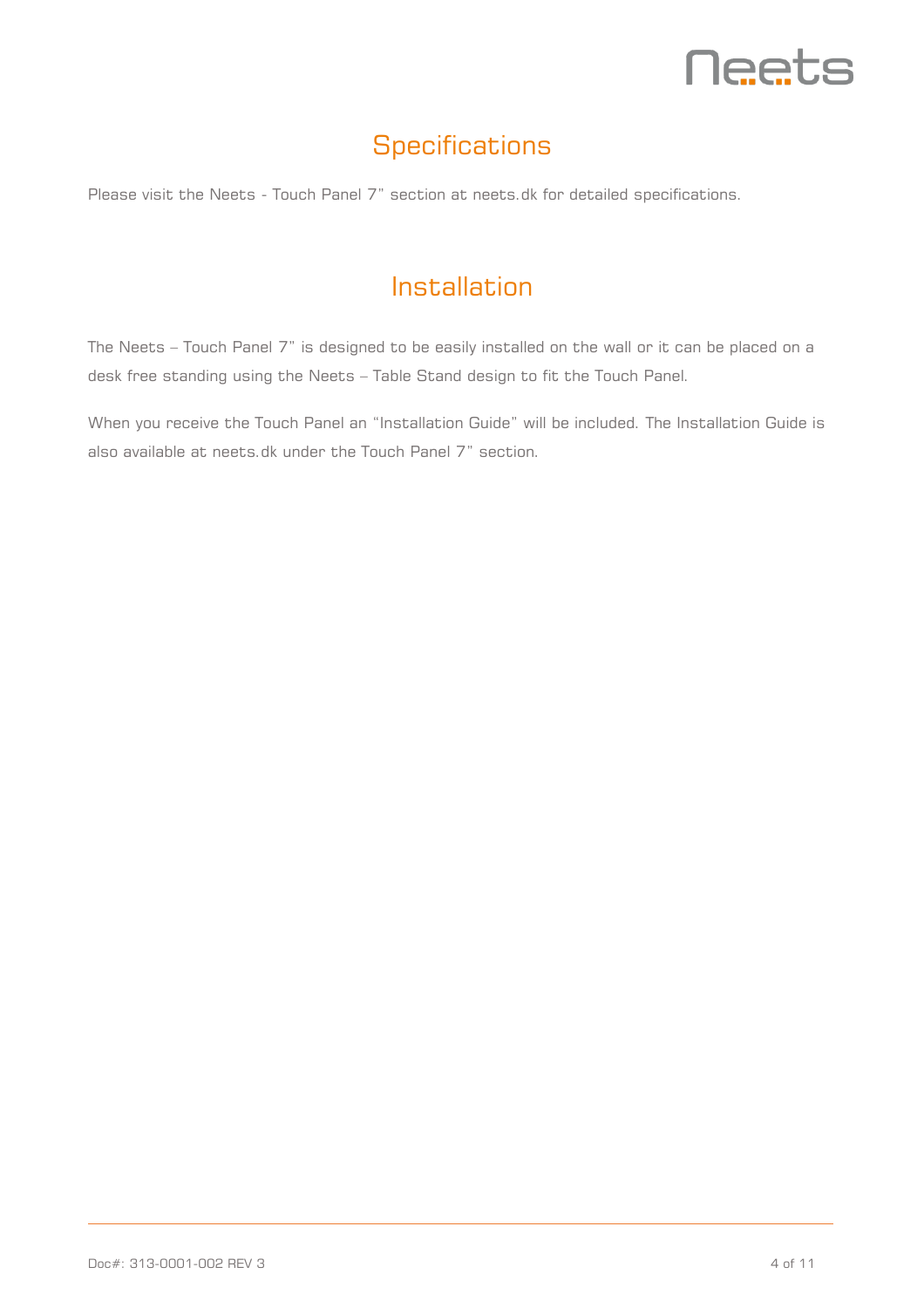

## Configurations of the Touch Panel 7"

#### <span id="page-4-1"></span><span id="page-4-0"></span>Entering the settings

To change the settings of the Touch Panel you need to press the settings button located at the button right of the Touch Panel.



#### **Settings button**

To access the settings menu, use the include ejector pin and press gently on the settings button. If the settings are protected by password, you need to enter this in order to get access to the settings (default password is: 1234).

#### <span id="page-4-2"></span>Set the Touch Panel IP address

#### IP address from DHCP

To configure the Touch Panel with DHCP (default setting):

- 1. In "Control system IP address" -> Enter the IP address of the control system
- 2. In "Ethernet settings" ->
	- o Choose DHCP (which will automatically assign the IP address)
- 3. Jump back to the application settings menu by pressing "back" button twice
- 4. Choose "Connect to the control system"

Now, the project GUI from the control system will load and you can take control.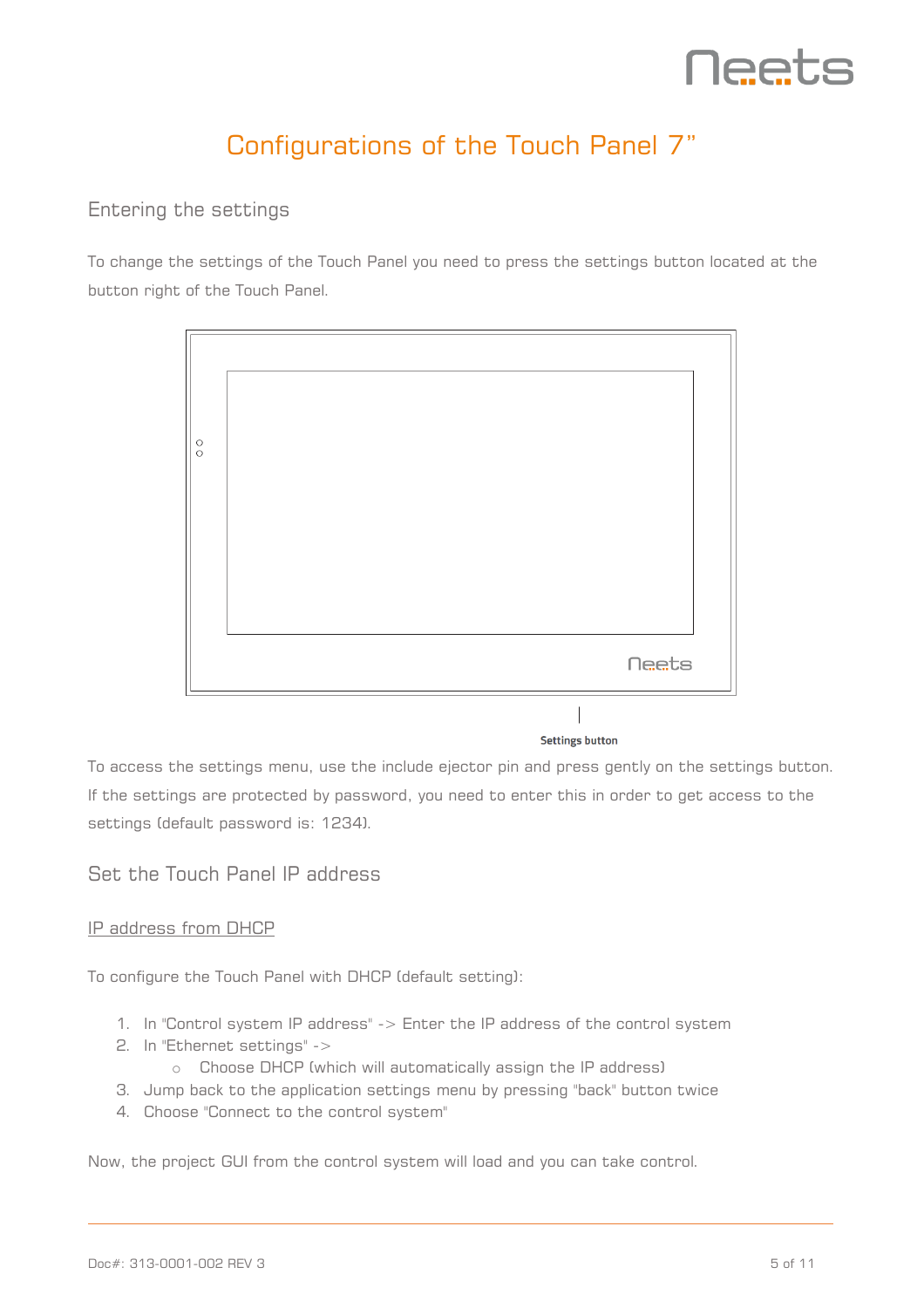

#### Static IP address

To configure the Touch Panel with static IP:

- 1. In "Control system IP address" -> Enter the IP address of the control system
- 2. In "Ethernet settings" -> "Ethernet" -> "Advanced configure" ->
	- o Uncheck DHCP
	- o Enter the static IP address (must be in the same range as the control system)
	- o Enter Mask address, DNS and gateway in accordance with the network configuration
	- o Press OK
- 3. Jump back to the application settings menu by pressing "back" button twice
- 4. Choose "Connect to the control system"

Now, the project GUI from the control system will load and you can take control.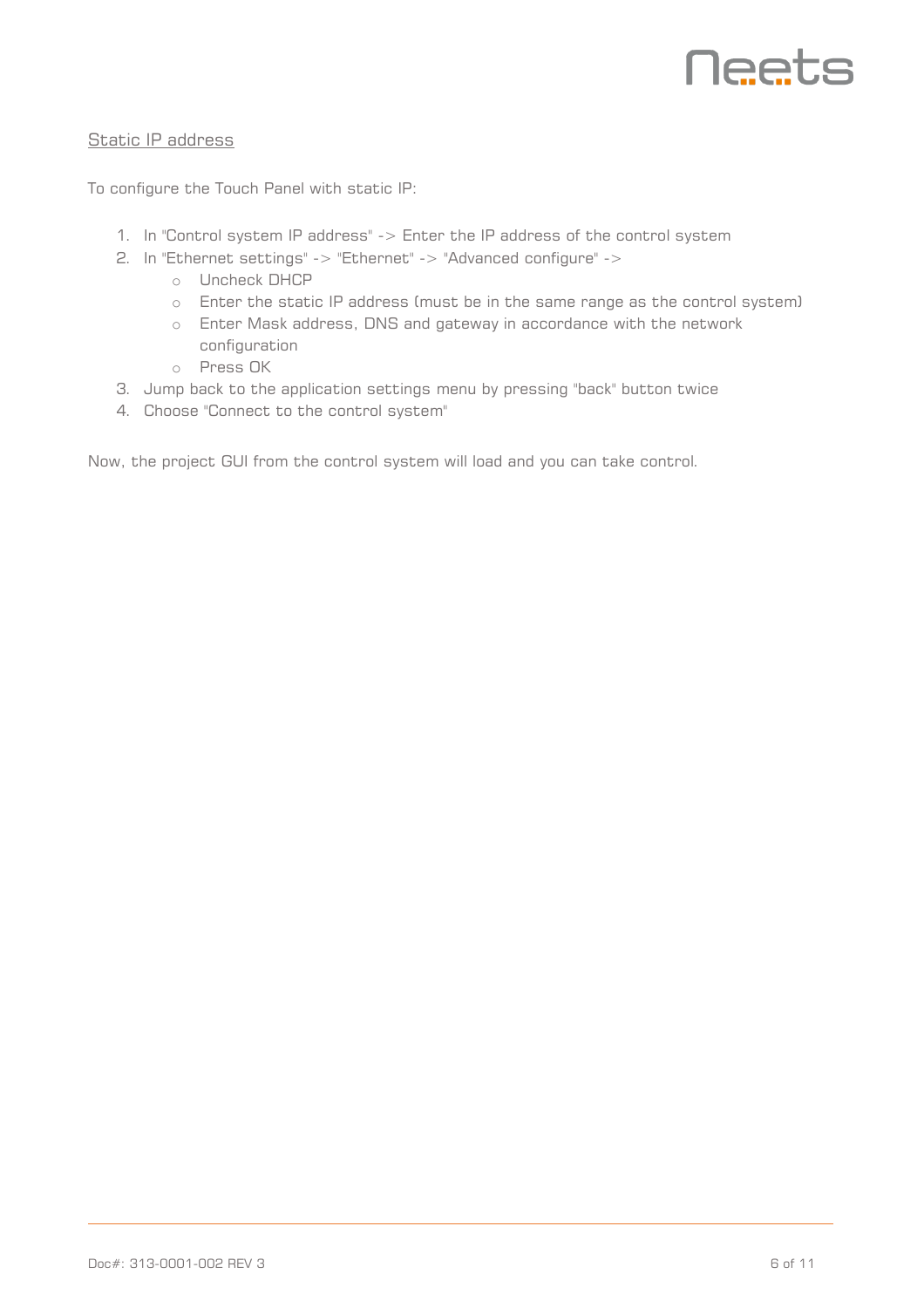

## Customizing the Touch Panel 7"

#### <span id="page-6-1"></span><span id="page-6-0"></span>**Display**

The display backlight of the Touch Panel will turn off after a period without user activity.

When off, the display backlight will turn on immediately by tapping the display or by using the proximity sensor feature; see below.

The Touch Panel supports automatic brightness adjustment using the built-in ambient light sensor.

In the display menu the following settings are available:

#### Automatic brightness

When enabled, the built-in ambient light sensor will adjust the brightness of the screen depending on the current lighting conditions in the room

#### Display brightness

You can set a fixed brightness in "Display brightness". Be aware that this is only available if Automatic brightness is disabled.

#### Blank screen after timeout (Enabled by default)

When enabled, the display backlight will turn off after timeout set in "Blank timeout".

NOTE: It is strongly recommended to keep this function enabled. If this feature is disabled the backlight will turn off after 120 minutes to increase the lifetime of display backlight.

#### Blank timeout

The number of minutes before the Display backlight turns off. (default: 10 minutes). The blank timeout can be set between 1 to 120 minutes.

#### Dimming duration

This is the amount of seconds it takes for the display to go from dim to blank mode (Default: 10 seconds)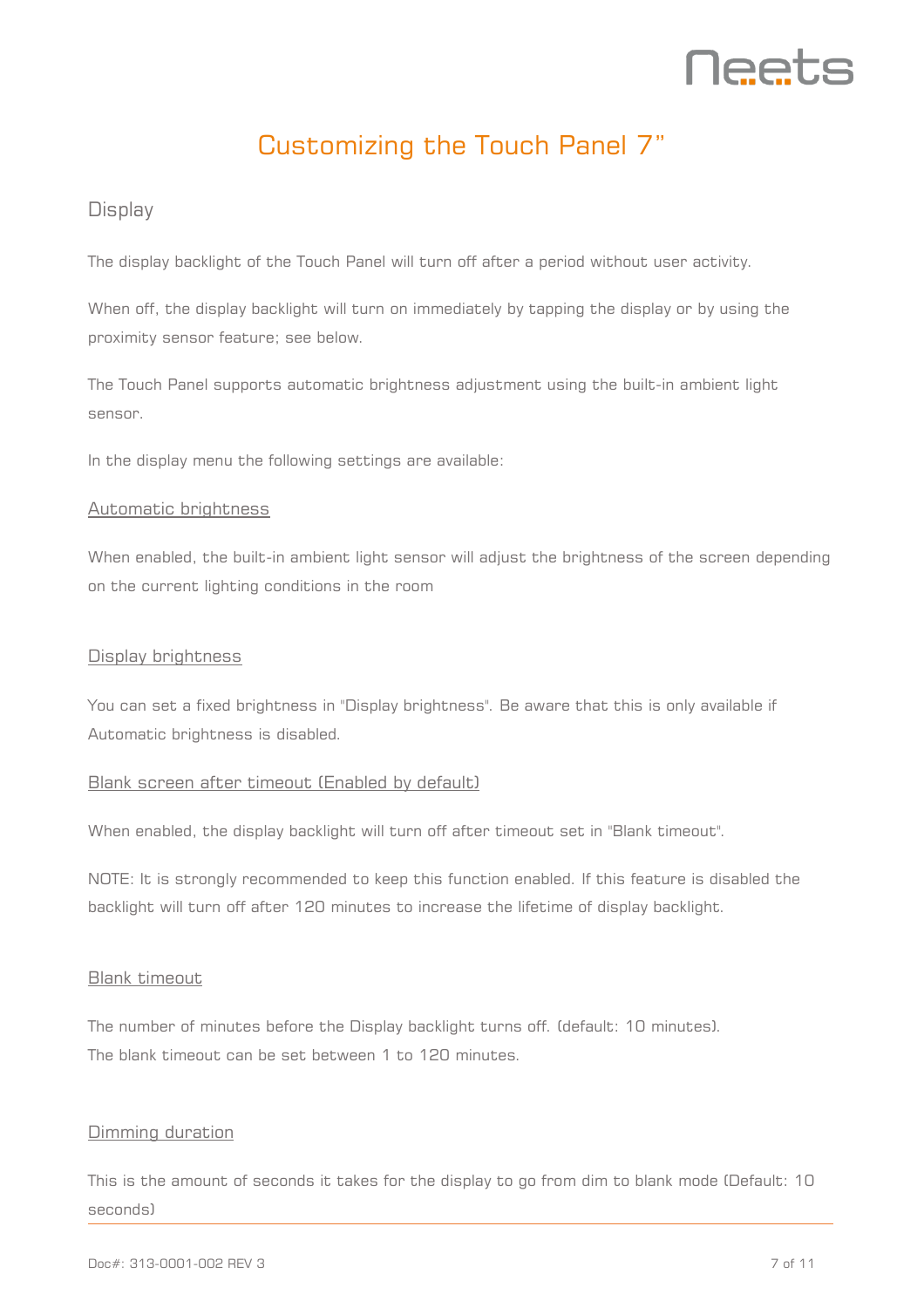

#### Proximity sensor integration (Enabled by default)

When enabled, the built-in proximity sensor will turn on the display backlight when movement is detected in front of the Touch Panel.

#### Proximity sensitivity

The sensitivity level can be adjusted to fit the actual usage and location of installation. The sensitivity level can be set between 0 - 100. The default sensitivity level is 15. The detection range increases the lower the sensitivity level is.

#### Change orientation

To accommodate if the Touch Panel is mounted in portrait mode, the orientation of the device can be changed from the 'change orientation' setting.

Note: This change require a reboot of the device.

#### <span id="page-7-0"></span>Security:

To prevent daily users from entering the settings menu, you can set a password.

Then the user will be prompted for a password when the admin pinhole button is pressed, the user will be prompted for the password before the settings menu is displayed.

Note: It is highly recommended to activate this protection feature to avoid unauthorized usage.

#### Password protected

Enable this to activate password protection.

#### Password

Set the password (Default password is '1234').

Note: If the password is lost you will need to reset the device to factory settings (see more at page [10\)](#page-9-0).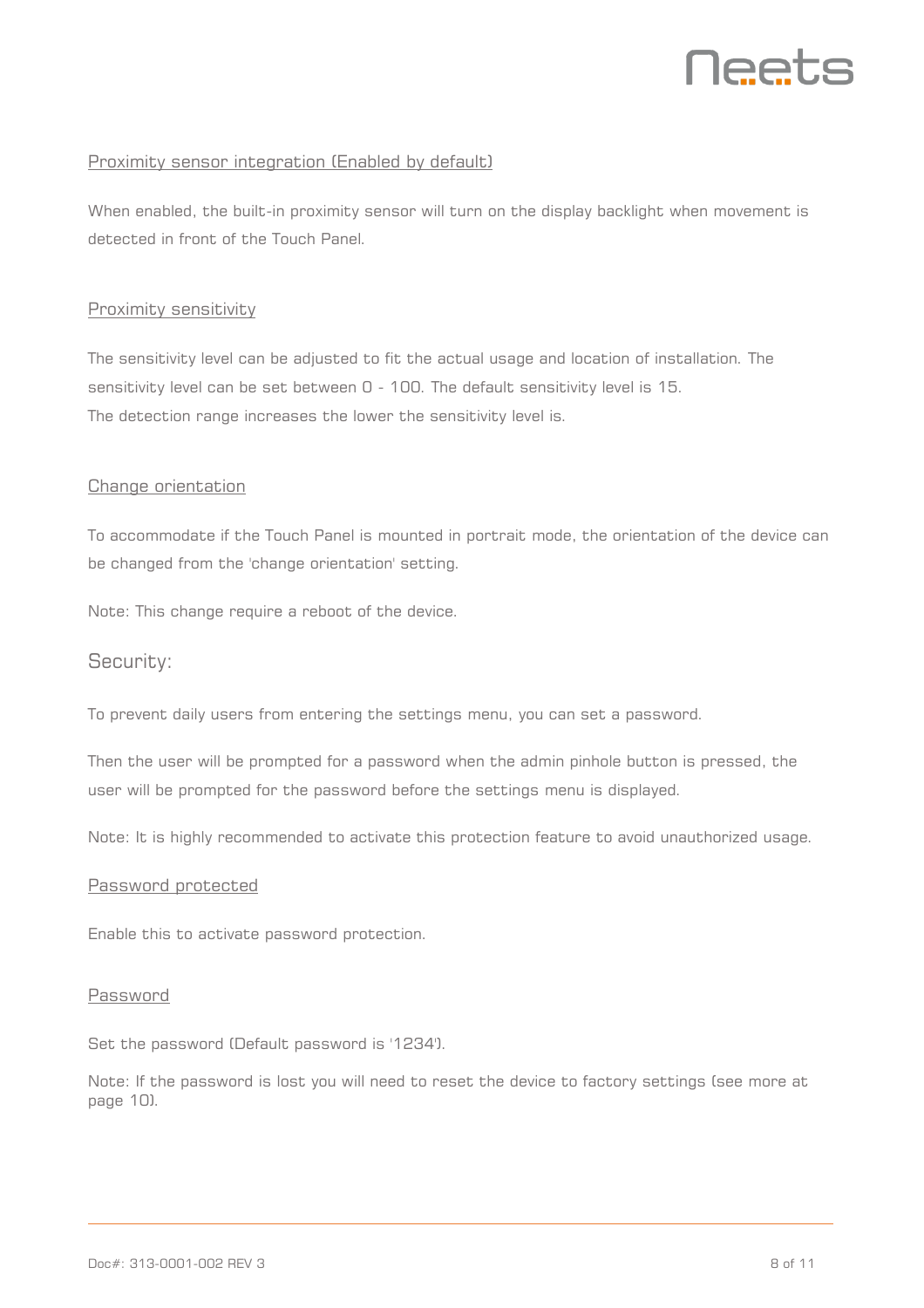

#### <span id="page-8-0"></span>System

#### Clear browser cache

Clear the graphical interface memory that is used to ensure quick updating of the graphical interface.

(After the cache has been cleared, it will be reloaded when reconnecting with the control system)

Under normal condition this function is not necessary to use.

#### Application settings

From the application settings the Neets Application can be restarted by pressing force stop.

#### Debug overlay

Can be used to monitor the values of the proximity and built-in ambient light sensor.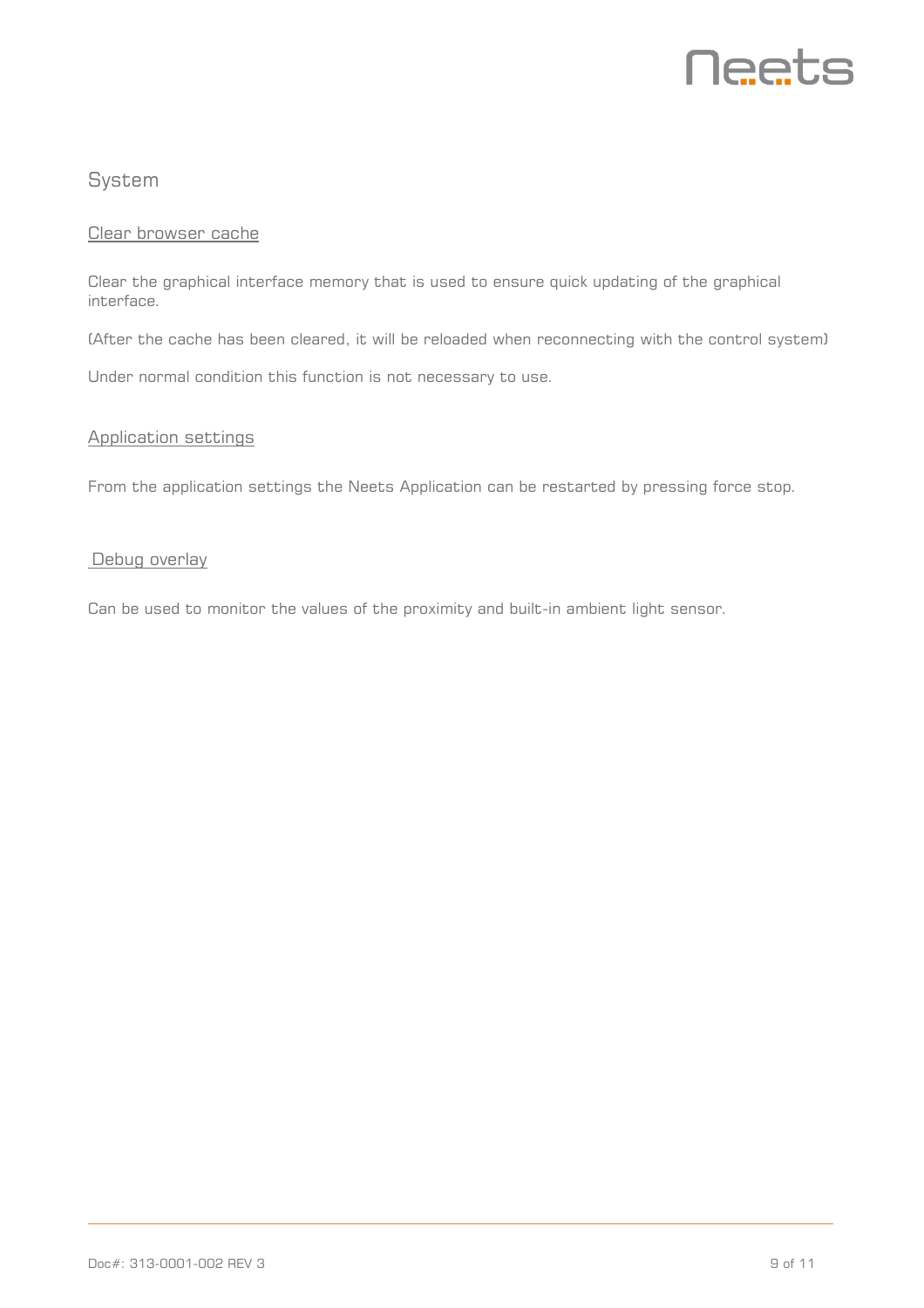

### Factory reset

<span id="page-9-0"></span>If the device is not responding and a reboot does not recover the device, a factory reset can be performed.

The reset is initiated by pressing the upper pinhole switch on the backside of the Touch Panel.



After the reset, the Neets application need to be updated (See how to on page [11\)](#page-10-0).

Note: A factory reset should only be performed by authorized personnel. Please contact Neets Support before the factory reset is performed.